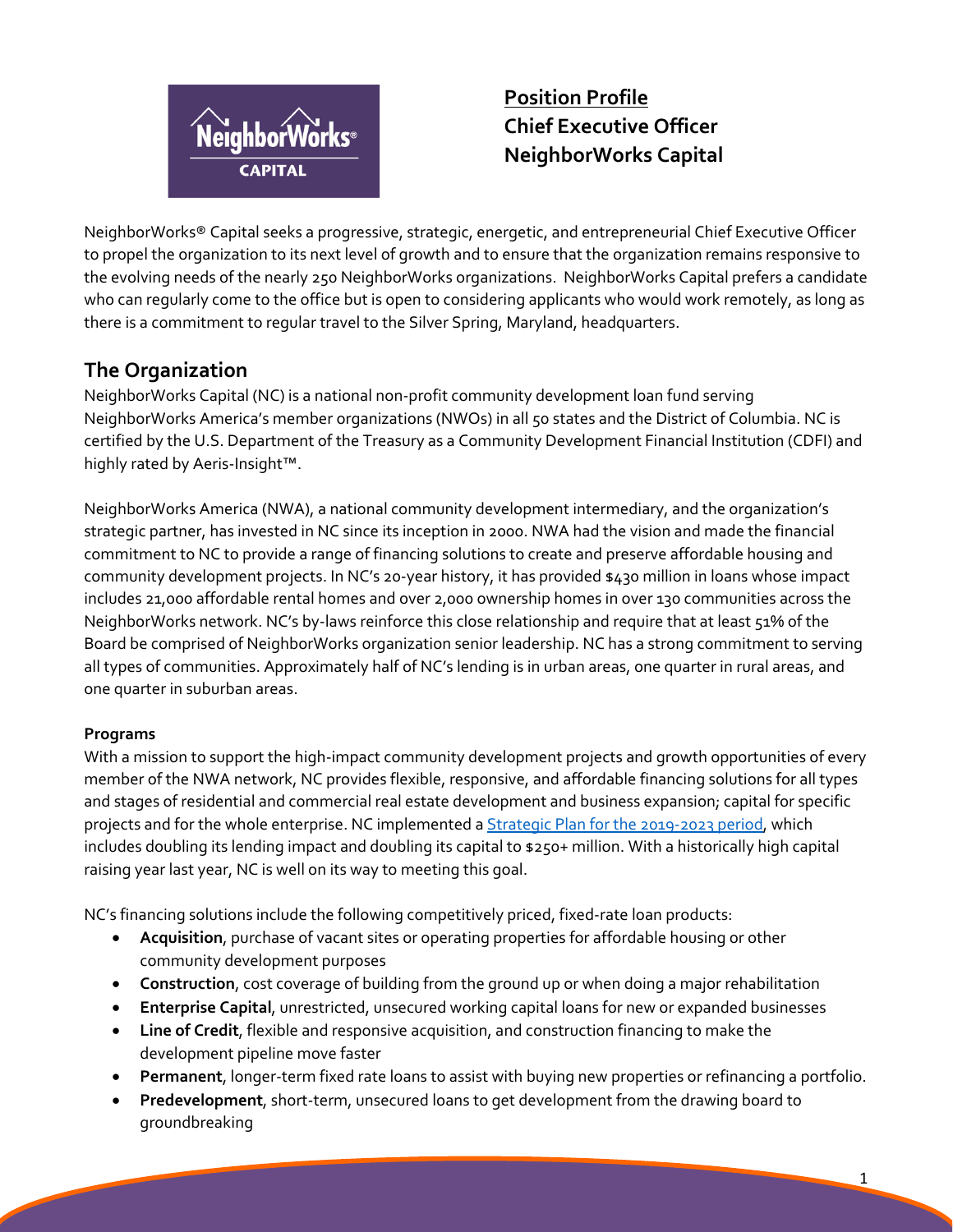### **Operations**

The proposed FY 2022 Operating Revenue budget for NC totals \$6.5M, most of which comes from interest income, fees, and grant revenue. Currently capitalized at \$185 million with a retained loan portfolio totaling \$115M, NC is governed by an 11-member Board of Directors, a majority of whom are senior leaders of NWOs along with others with senior level expertise in affordable housing development, lending, and capital markets. The organization has a 16-person staff with a senior management team that includes the Chief Lending Officer, Chief Financial Officer, and Chief Portfolio Officer. After serving 15 years as CEO, Jim Ferris has decided to retire from the top leadership role in the Fall of 2022. For more information, please visit https://www.neighborworkscapital.org/

# **The Position**

Reporting to the Board of Directors, the CEO's responsibilities include leader, capital raiser, risk manager, marketer, and relationship manager. Specifically, the CEO will:

### **Duties and Responsibilities**

*Leadership* 

- Ensure that the organization develops and operates under a relevant strategic plan and guide the organization toward accomplishing the strategic plan's goals and objectives. If necessary, recommend adjustments to the goals and objectives.
- Evaluate and pursue appropriate opportunities that enable the organization to meet or exceed its strategic goals and achieve greater impact, ensuring all programs, policies, and plans are in concert with the organization's mission.
- Lead the staff in developing annual plans that move the organization forward in pursuing the goals and objectives in the plan. Report on progress and challenges to the Board of Directors.
- Build relationships, including with the Board of Directors, Board Committee members, NWA, other CDFI leaders, investors, funders, and other key stakeholders.
- Maintain and increase NC's positive strong identity within the NeighborWorks network and the broader world of community development.

### *Capital Raising*

- Lead the efforts to raise appropriate capital for the organization to ensure an adequate supply of appropriate capital to meet the evolving needs of NWOs, including longer term capital for permanent loans.
- Stay abreast of innovative CDFI capitalization strategies and recommend appropriate directions to the Board of Directors; work with the CFO to implement the capitalization plan.
- Develop and maintain strong relationships with NWA, other funders and investors, and potential funders and investors.
- Ensure NC is in compliance with investor covenants and requirements.

### *Management*

 Provide leadership and supervision to the members of the Senior Team to ensure that customer service, loan production, portfolio and capital/financial management, and reporting systems are timely, efficient, and of high quality, and that the activities of all divisions are in alignment with the mission and strategic goals.

2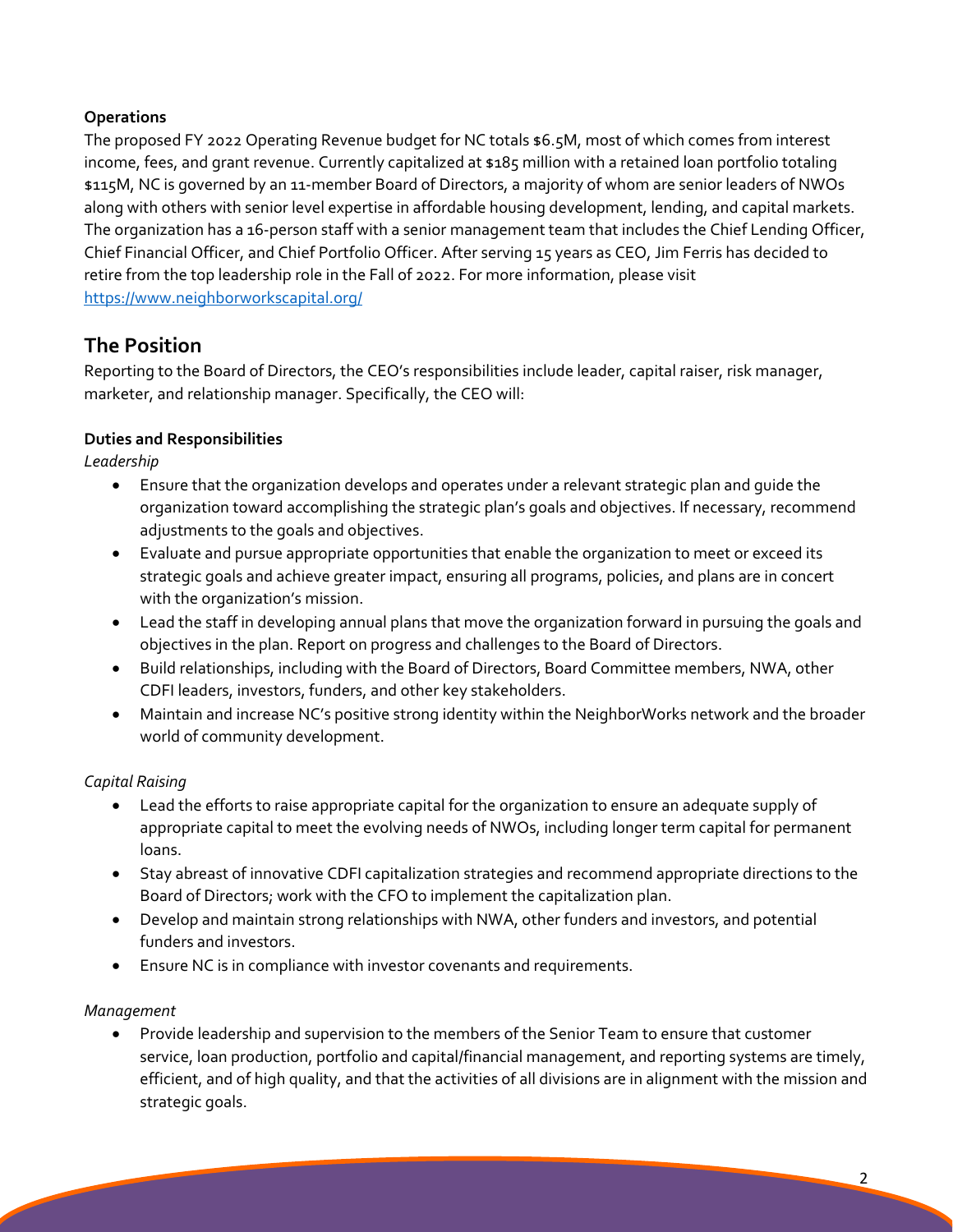- Strengthen the organization's leadership development and human resource systems for individual development, performance planning, training, recognition, reward, and career growth.
- Attract, hire, supervise, and retain a well-qualified, diverse, and capable team.
- Ensure a firm organizational commitment to diversity, equity, and inclusion internally and externally.

#### *Marketing & Communication*

- Manage and grow the organization's capacity to lend and implement all of its products and services.
- Build and maintain a strong customer orientation with NWOs to help meet their financing demand.
- Build the brand of the organization and ensure that it operates with an appropriate marketing strategy to accomplish its goals.
- Act as the chief spokesperson to media, partners, and stakeholders.
- Work with staff and consultants to develop annual reports, marketing materials, and an appropriate social media presence for the organization.

#### **Personal Characteristics and Professional Qualifications:**

The ideal candidate will be mission driven. They must be highly organized with strong planning, management, supervisory, and motivational skills. They also must possess:

- Entrepreneurial and strategic leadership with substantial experience in community development and affordable housing finance.
- Experience working with diverse communities and organizations.
- Community Development Financial Institution (CDFI) experience preferred.
- Demonstrated ability to think strategically, balanced by the capacity to implement lending programs, capitalization strategies, and marketing efforts.
- A track record of forming and implementing partnerships with the private, public, and nonprofit sectors.
- Demonstrated ability to raise private, public, and foundation capital. Experience in attracting new and innovative capital is beneficial.
- Comfort working with a broad range of personalities, cultures, and styles and for building and supporting a strong team.
- An action-oriented, creative, innovative, and analytic work style.
- Minimum of five years of senior managerial and ten years of relevant professional experience.
- Willingness to travel up to 25% of the time.

NC is planning to offer a base salary of \$270K to \$320K and offers an excellent benefits package that includes medical, dental, short- and long-term disability, 11 paid holidays, generous PTO & sick leave, life insurance, 6% contribution to 401(k), transportation subsidy, and the potential for a performance bonus.

# **Application Process**

To apply, upload resume and cover letter by **clicking here**. For other inquiries, contact Peggy Sand at Peggy.Sand@marcumllp.com. No other application materials will be reviewed at this time. Resume review begins immediately. NeighborWorks Capital is an Equal Opportunity Employer. It is NC's commitment to treat all its employees and candidates for employment with dignity and respect and to provide a workplace that is free from discrimination, whether that discrimination is based on race, color, religion, sex, national origin, disability, political affiliation, marital status, membership in an employee organization, age, sexual orientation, gender identity, pregnancy, or other non-merit factors. NC is committed to diversity and inclusion, and our goal is to have a workforce that is representative of the communities we serve.